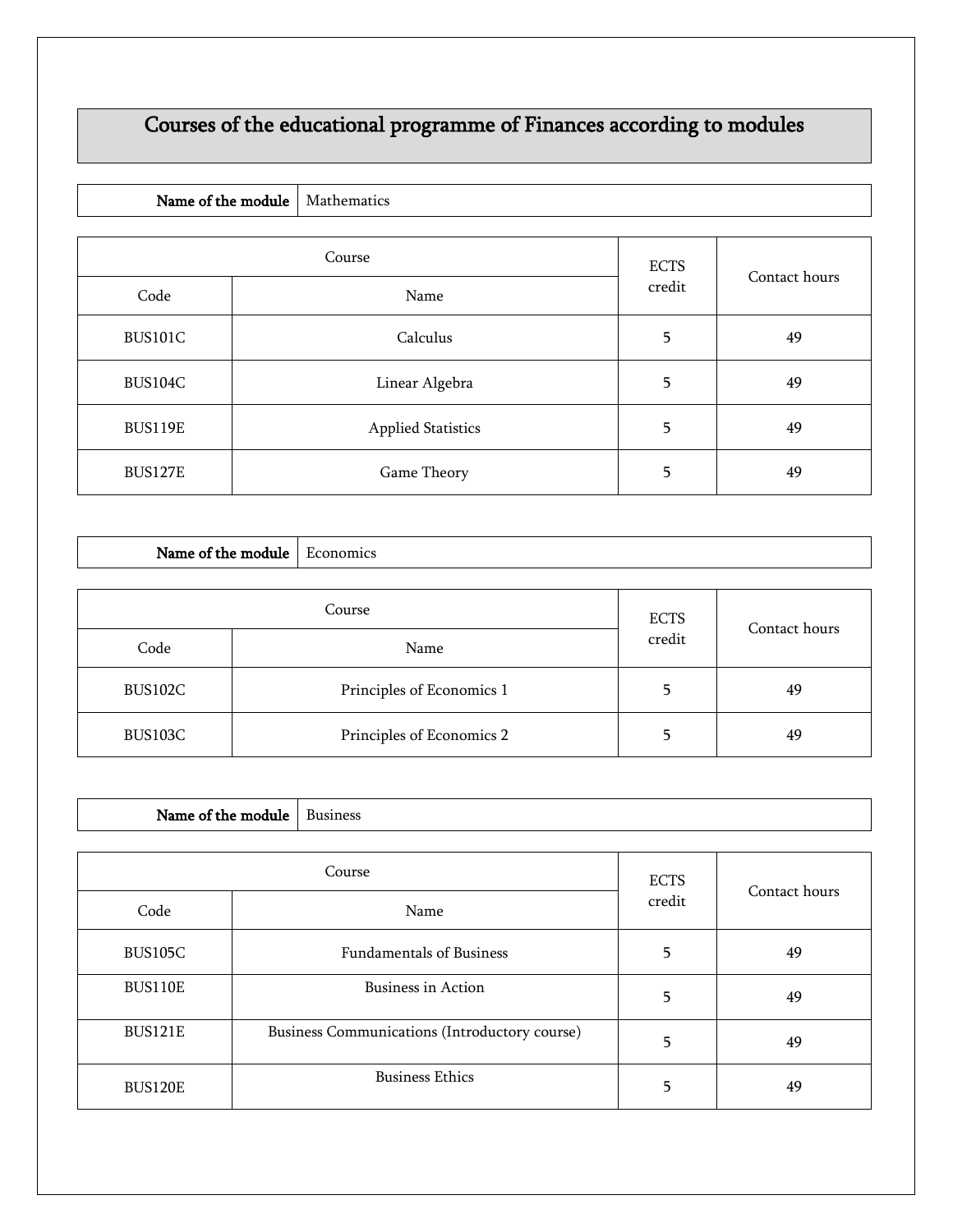| BUS139E | International Business (Introductory course)    | 49 |
|---------|-------------------------------------------------|----|
| BUS113C | Legal Principles of Business                    | 49 |
| BUS122C | Modeling and Optimization of Business Processes | 49 |
| BUS133E | Fundamentals of Logistics                       | 49 |

| Name of the module Finances |  |
|-----------------------------|--|
|-----------------------------|--|

|                | Course                                                         |        | Contact hours |
|----------------|----------------------------------------------------------------|--------|---------------|
| Code           | Name                                                           | credit |               |
| <b>BUS106C</b> | Financial Markets and Financial Institutes                     | 5      | 49            |
| <b>BUS117C</b> | Corporation Finances (Course)                                  | 5      | 49            |
| <b>BUS118C</b> | <b>Bank Management</b>                                         | 5      | 49            |
| BUS123C        | Financial Analysis and Forecasting                             | 5      | 49            |
| <b>BUS124C</b> | Financial Management (Introductory course)                     | 5      | 49            |
| <b>BUS125C</b> | Risk Management (Introductory course)                          | 5      | 49            |
| BUS132C        | <b>International Finances</b>                                  | 5      | 49            |
| <b>BUS129C</b> | Loan Operations and Structuring of Loans                       | 5      | 49            |
| BUS134E        | Investment and Innovation Activities of Credit<br>Institutions | 5      | 49            |
| <b>BUS141E</b> | Risk Management in Banking                                     | 5      | 49            |
| BUS131C        | Fundamentals of Evaluating Financial Activities                | 5      | 49            |
| BUS136C        | Management of Financial Portfolio                              | 5      | 49            |
| <b>BUS137C</b> | Produced Financial Instruments                                 | 5      | 49            |

| <b>Name of the module</b>   Marketing |        |      |               |
|---------------------------------------|--------|------|---------------|
|                                       |        |      |               |
|                                       | Course | ECTS | Contact hours |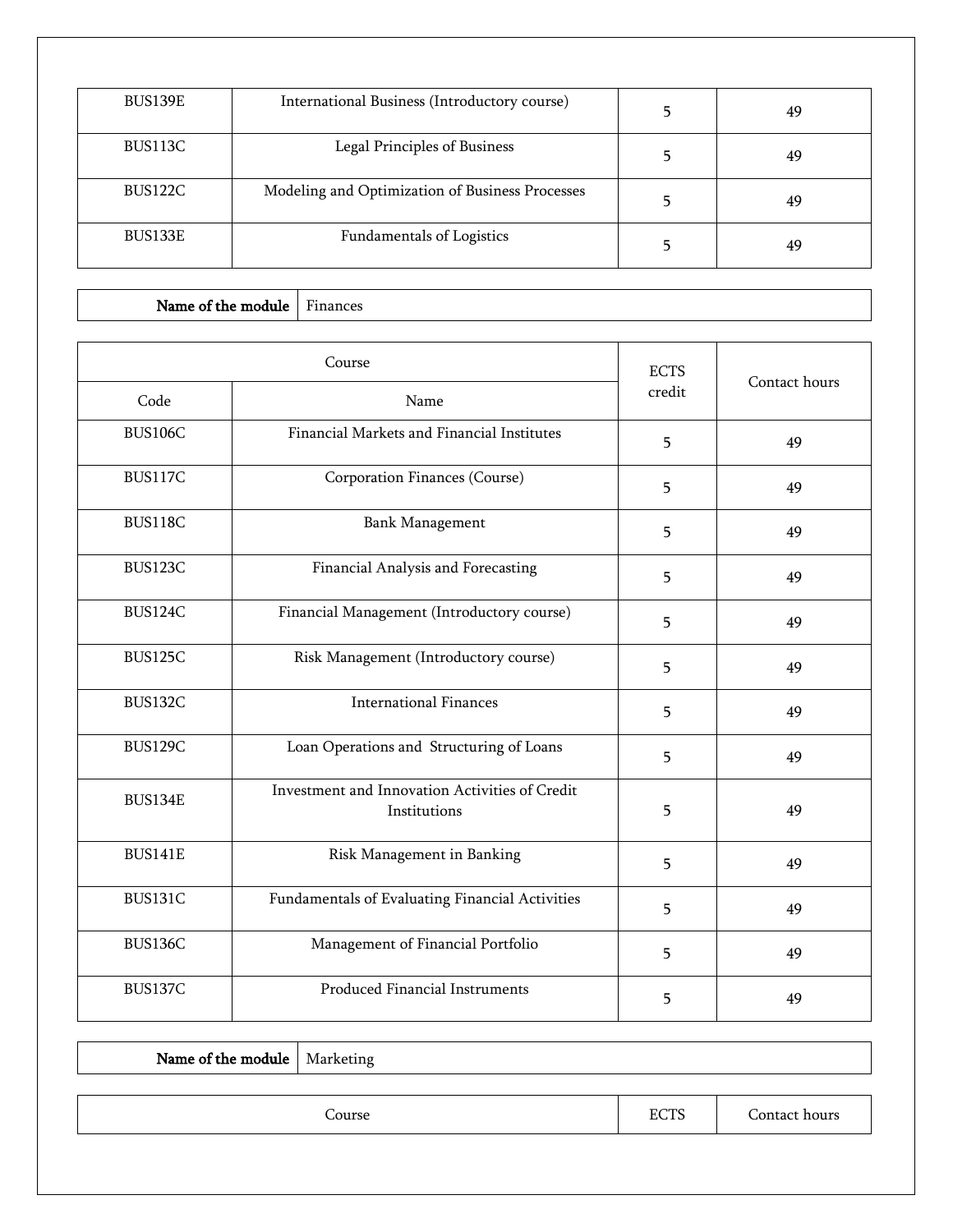| Code    | Name                             | credit |    |
|---------|----------------------------------|--------|----|
| BUS108C | <b>Fundamentals of Marketing</b> |        | 49 |
| BUS115E | Business Marketing (2B)          |        | 49 |
| BUS140E | Principles of Service Marketing  |        | 49 |

| Name of the module |                                       |        |               |
|--------------------|---------------------------------------|--------|---------------|
|                    | <b>ECTS</b>                           |        |               |
| Code               | Name                                  | credit | Contact hours |
| <b>BUS109E</b>     | Foreign Language - Business English 1 | 5      | 49            |
| BUS114E            | Foreign Language - Business English 2 | 5      | 49            |

| Name of the module | Accounting             |                       |               |
|--------------------|------------------------|-----------------------|---------------|
|                    |                        |                       |               |
|                    | Course                 | <b>ECTS</b><br>credit | Contact hours |
| Code               | Name                   |                       |               |
| BUS107C            | Financial Accounting 1 | 5                     | 49            |
| BUS111C            | Financial Accounting 2 | 5                     | 49            |
| BUS116C            | Managerial Accounting  | 5                     | 49            |
| BUS135E            | Taxation               | 5                     | 49            |

| Course  |                                            | <b>ECTS</b> |               |
|---------|--------------------------------------------|-------------|---------------|
| Code    | Name                                       | credit      | Contact hours |
| BUS112C | Fundamentals of Management                 |             | 49            |
| BUS130C | Strategic Management (Introductory course) |             | 49            |

Name of the module  $\vert$  Management